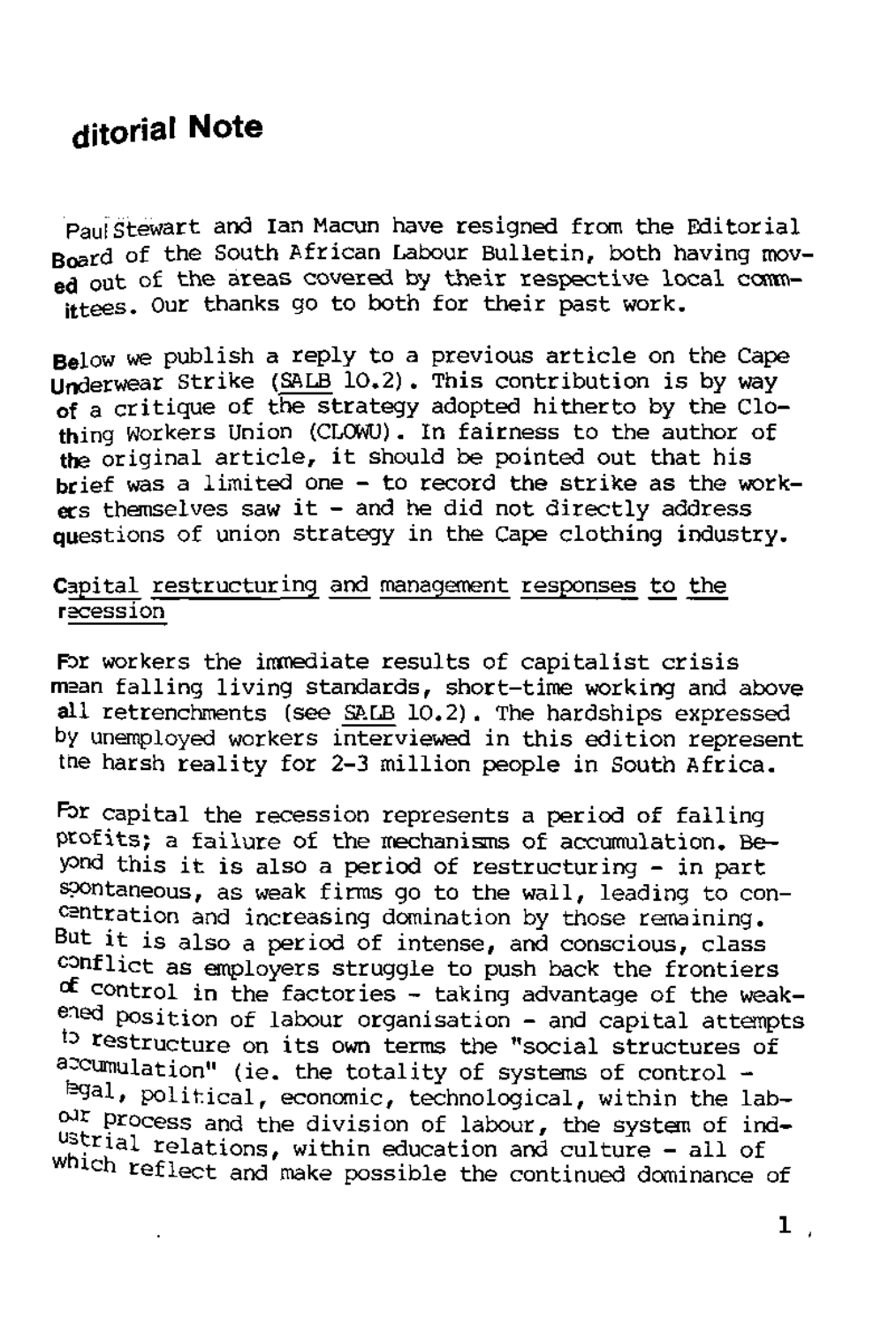- editorial -

capital; see D M Gordon, R Edwards, M Reich, Segmented work, divided workers, Cambridge University Press, 1982),

- (i) Technology: most dramatic has been the widespread introduction of micro-electronic technology. In its wake comes the threat of mass unemployment, deskilling for the majority of those left in work and increased managerial control over the work process (see SALB 9.7). Already by the beginning of 1984 in South Africa apporximately 56 robots were either working about to be installed, with another 15-20 by the end of the year,
- (ii) Relocation: of industry to low wage, non-union areas, leading to a changing international division of labour (see Frobel, Heinrich and Kreye, "New international division of labour", SALB 5.8). This development rests upon 3 preconditions: (a) the existence of a world-wide reserve of potential labour, cheap and a world-wide reserve or potential labour, cheap and non-unionised (and here the use of ultraexploitable female labour should be mentioned ); (b) technolog $ical developments - eq. in transport, container is$ tion etc - have made the location of industrial sites less dependent on geographical position and distance, and (c) new technology makes it possible to decompose complex production processes and utilise unskilled<br>labour to perform fragmented, routine jobs.

During the current global crisis of capitalism, since the early 1970s, restructuring is being attempted on a number of different levels - some of which have been mentioned in recent editions of the SALE; others we will return to in the future:

> There are still wider implicationa. In some cases employers have been able to break down the production cycle to produce in smaller units, with significant advantages in terms of labour control. For example, in a study in the UK it was found that factories with over 2000 workers are 50 times more strike-prone than those with 100 workers (F Murray, "The decentralisation of production", Capital and Class, 19, 1983).

The most dramatic examples of industrial relocation

2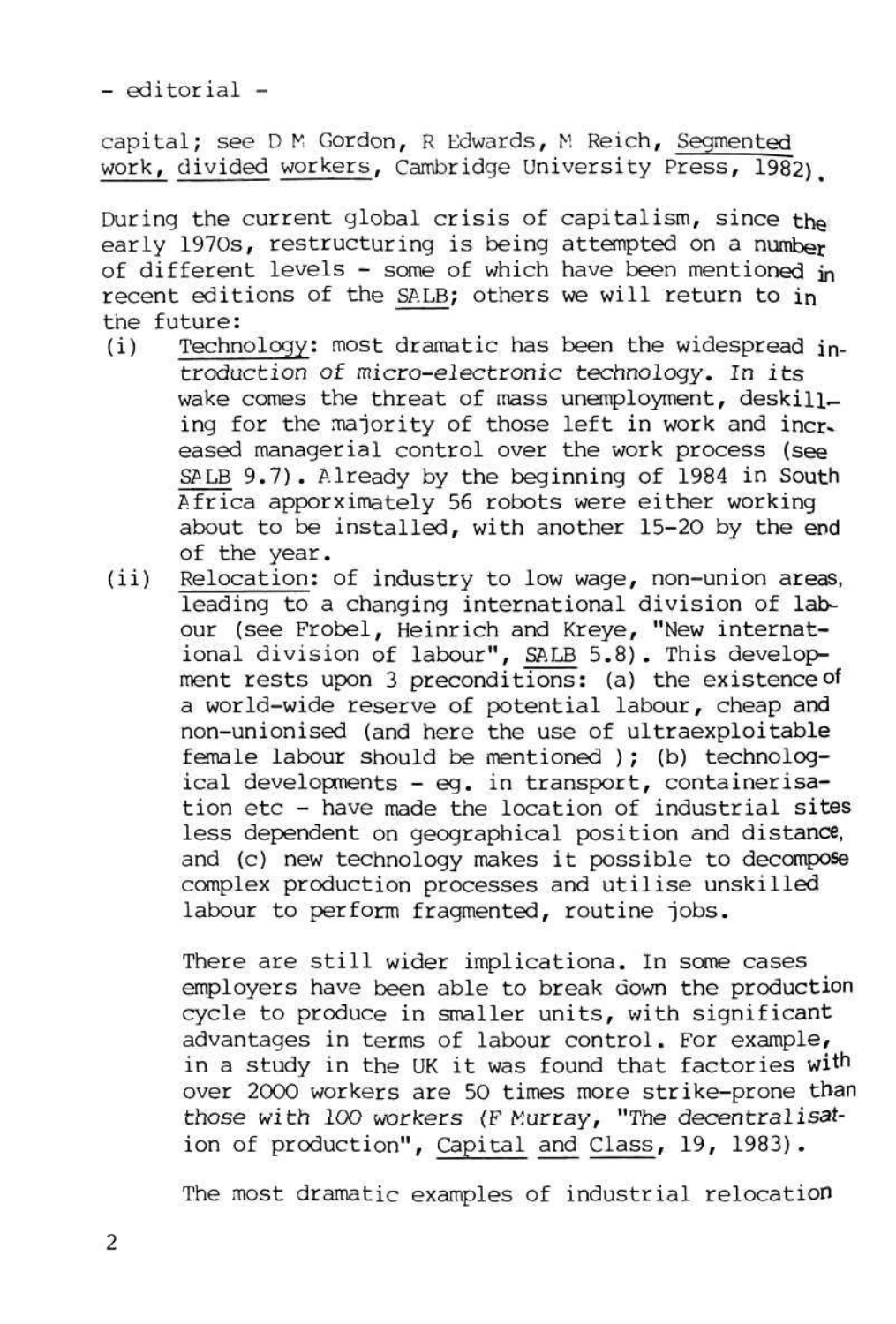are the so-called Free Trade Zones such as exist in the Philipines (see SfiLB 10.3). The decentralisation policy in South Africa is in some ways a local variant of this trend.

(iii) Union-bashing: in the present period this takes two forms; direct (repressive) and indirect (ideological).

- (a) The present attack on trade unions in Europe, USA, and the Third World are a response to economic crisis. Falling profits make it imperative for capital to push down wages and defeat organised labour; mass unemployment, objectively undermining union strength, makes such a strategy thinkable. Repressive measures include - wholesale dismissals (Reagan's response to the air traffic controllers' strike, 1980; Sasol); increased use of police and legal controls (eg. against solidarity action in the UK); increased state control over collective bargaining (in Germany since the 35-hour strike); withdrawal of state benefits to strikers (Germany and UK); enforcement of company unionism; no-strike clauses and concessionary bargaining (ie. wage cuts), in and concessionary pargaining (ie. wage curs). In<br>Meisd Marld constries state representes of labour organisations has been more brutal, in an attempt organisations has been more brutal, in an attempt<br>to encourage foreign investment.
- (b) On the ideological plane there has, in recent years, been a resurgence of free market philosophy, arguing that independent trade unionism is incompatible with the "free" enterprise system. If there must be trade unions, they must be tightly controlled. Allied to this has been the growth of corporatism and the notion of an essential harmony on the shopfloor. The clearest example of this is the so-called "Japanese system" and the introduction of Quanlity Control Circles

In South Africa this ideological component has assumed greater significance recently because of the depth of the crisis of legitimacy for racial capitalism. This has led at one level to expensive academic studies such as "Project Free Enterprise" which call on management to educate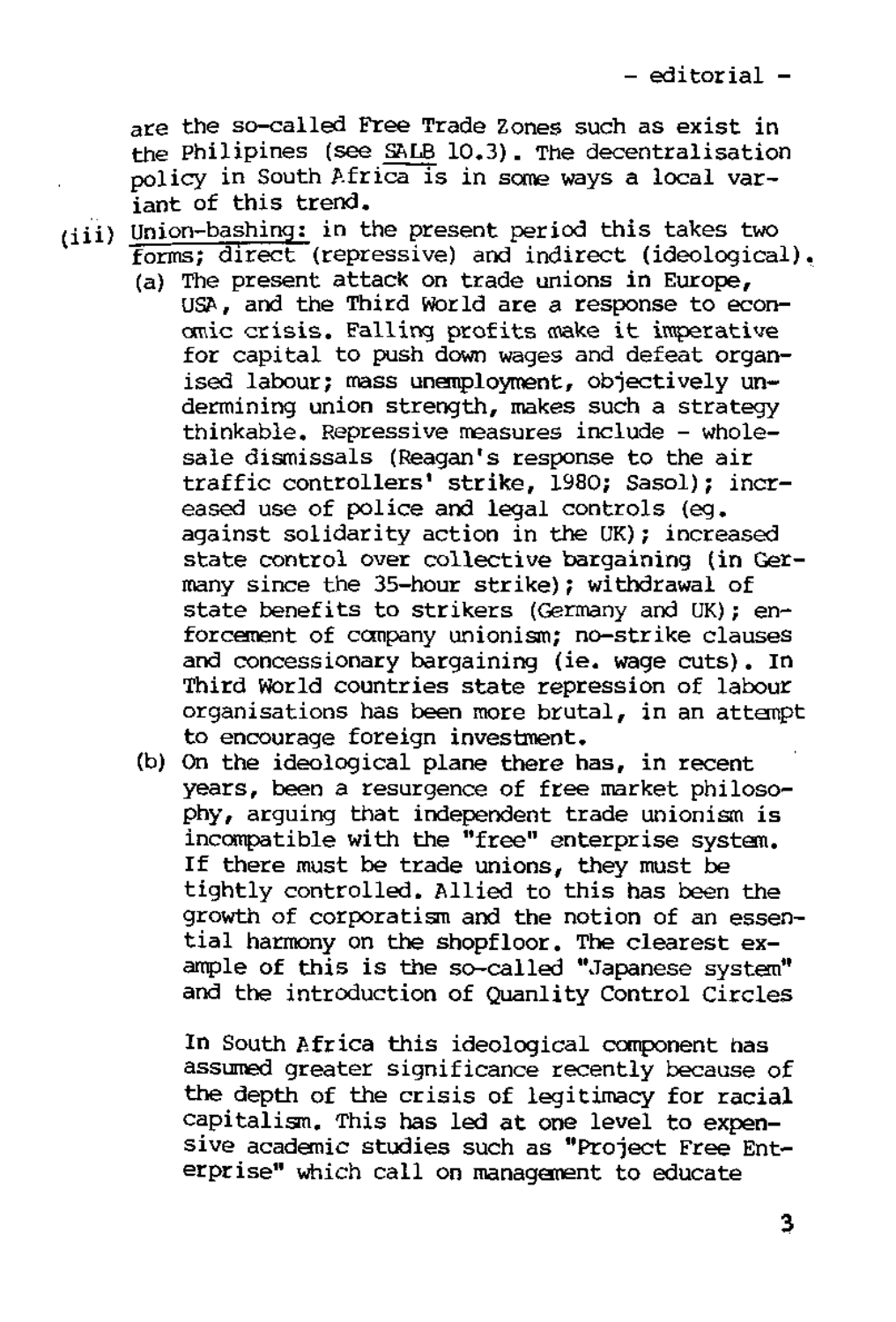- editorial -

their workers towards the free enterprise system - summarised in the Star: "Bosses of South Africa unite and educate or your workers will rush into the arms of socialism".

At the factory floor level management faces the task of establishing >w forms of bureaucratic control. The rise of black worker power on the shopfloor since the 1970s has broken the power of the white supervisor and with it the arbitrary and unilateral control of management. In its wake employers have had to establish new "rules of the game", agreed with workers representatives - such as grievance procedures, disciplinary procedures, collective bargaining machinery as well as attempts to demarcate areas of "management prerogative" and indeed to define the boundaries between workers and management (we are refering here to the position of black supervisors - see this edition).

The expanded use of job evaluation and work study techniques in South Africa represents an extension of this strategy - to introduce new and bureaucratic rules into the arena of wage negotiations. These techniques tend to individualise wage bargaining and to draw a veil of "scientific management" across the relations of exploitation. The recession, and the urgent need to improve productivity in order to maintain profits, has encouraged these trends. Job evaluation is also concerned with systematising and maintaining hierarchical divisions in the workplace - a theme also explored in the article on supervisors.

In the long-term South African employers would probably like to emulate the more sophisticated corporatist strategies of their overseas colleagues - to get workers to identify with the value and goals of the firm. Quality Control Circles play an obvious role here, whilst non-racial work practices, and genuine Black advancement and occ-

4